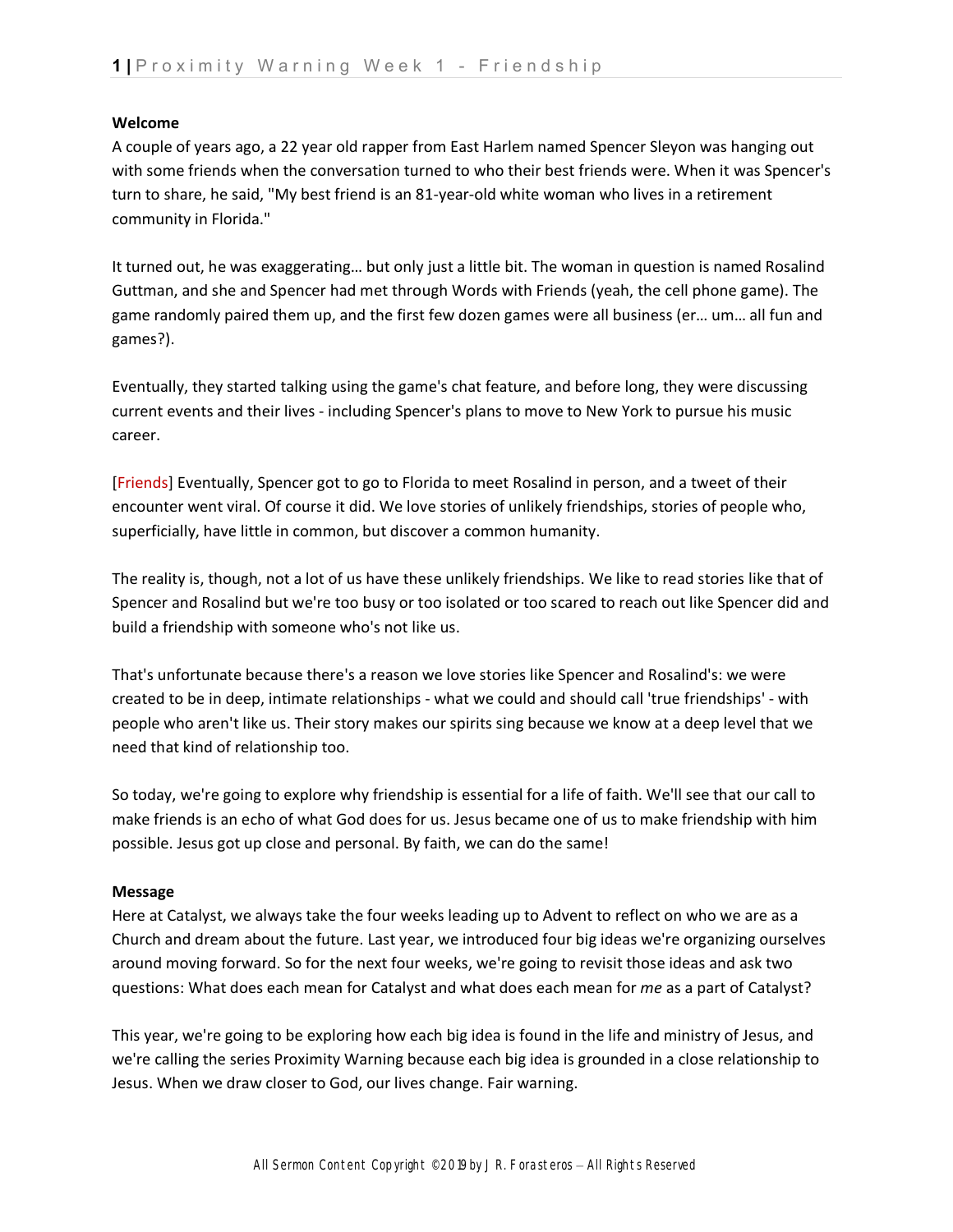Today, the first big idea is Friendship. We've been talking a lot about friendship over the last year (rightfully so, if it's shaping our community)! We've said repeatedly that Friendship is the heart of Jesus' good news message - an idea that is hard for a lot of us to swallow. After all, we're taught that forgiveness is the heart of faith - that the whole reason Jesus came was to die on the cross for our sins.

Of course, it's true that Jesus died on the cross for our sins. But that's not the reason he came. If it were, he could just have popped down, died on the cross and headed back to heaven. Instead, he was born, grew up among us, taught for three years and *then* died on the cross. *Then* rose from the dead and appeared to more than 500 people before ascending to heaven.

Why? To bring us into relationship with God. To conquer the power of sin and death that has enslaved humanity. To establish God's kingdom on earth as it is in heaven. And at the heart of all of that is, according to Jesus, *friendship*. Last year, we spent a lot of time in this statement Jesus made to his followers the night before he was killed:

This is my commandment: Love each other in the same way I have loved you. There is no greater love than to lay down one's life for one's friends. You are my friends if you do what I command. I no longer call you slaves, because a master doesn't confide in his slaves. Now you are my friends, since I have told you everything the Father told me. You didn't choose me. I chose you. I appointed you to go and produce lasting fruit, so that the Father will give you whatever you ask for, using my name. This is my command: Love each other. -- John 15:12-17

Jesus commanded us to love each other, to befriend each other. *That* is the new commandment he gave. Imagine what those first disciples felt - they'd all grown up having to memorize the Law God gave Moses, over 600 commandments. What to wear. What to eat. Who you're allowed to spend time around. And then Jesus gives a new commandment: be friends with each other.

[Scripture Slide 1] That shouldn't have come as a *huge* surprise to his disciples. After all, Jesus made friendship a central part of his earthly ministry. In fact, it was who he chose to be friends with that generated a good bit of controversy. In Matthew 11, Jesus is reflecting on the difference between himself and his cousin, John the Baptizer. John lived in the desert, ate a strict diet and was generally what we think of today as a monk - isolated and ascetic. Jesus was pretty much the opposite - he spent a *lot* of his time having public feasts with pretty much anyone who wanted to show up. The only thing Jesus and John had in common (besides some DNA) was their message: God's kingdom is at hand! Get ready!

So you'd think, if you were on board with the message, then one of those guys would appeal to you. So here, Jesus is criticizing the people who reject both him and John, because they're really rejecting *God*. It's just a couple of verses, but watch for what Jesus' reputation is: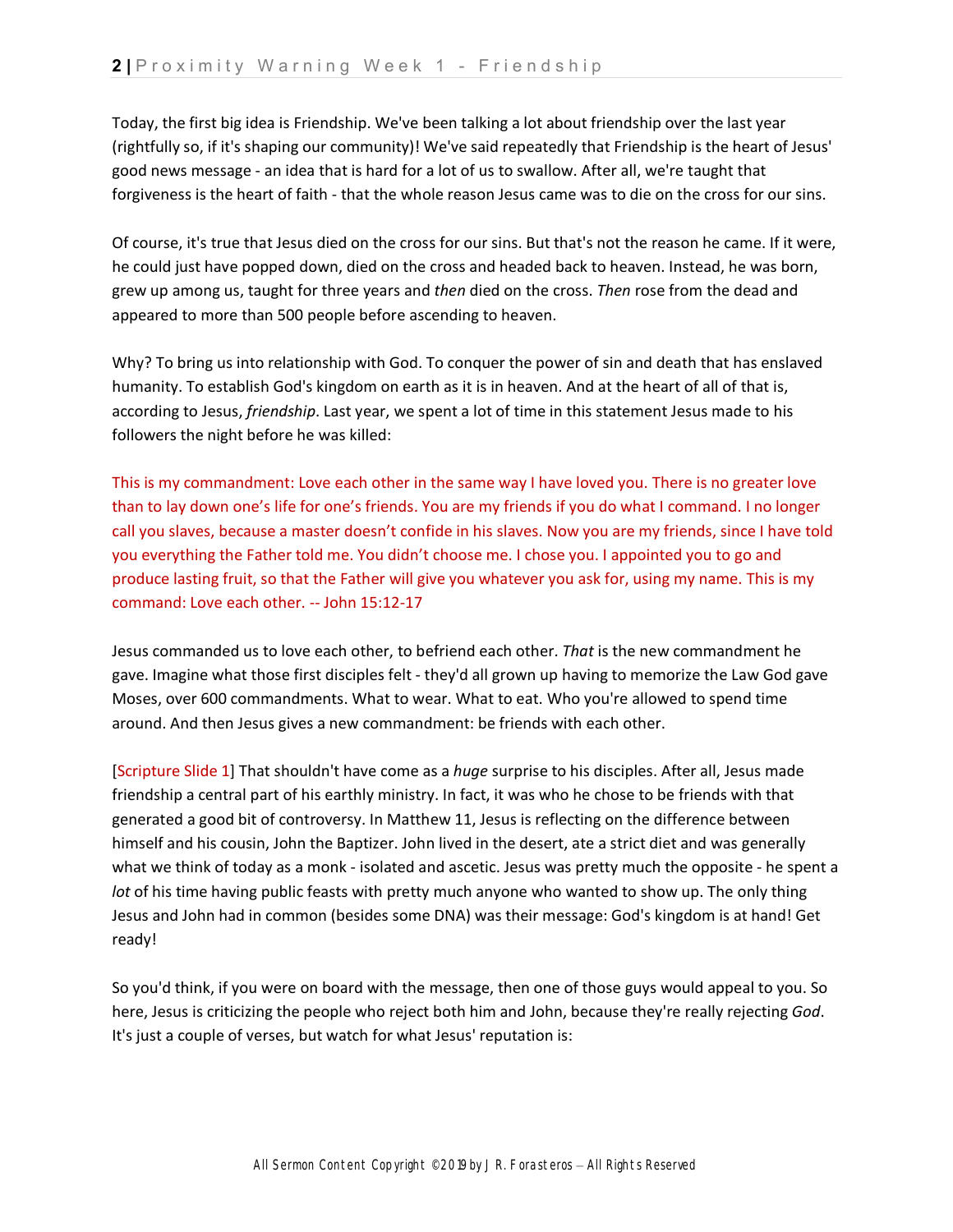John didn't spend his time eating and drinking, and you say, 'He's possessed by a demon.' The Son of Man, on the other hand, feasts and drinks, and you say, 'He's a glutton and a drunkard, and a friend of tax collectors and other sinners!' But wisdom is shown to be right by its results." -- Matthew 11:18-19

Jesus is the "*friend* of tax collectors and other sinners." That's quite the reputation for a religious leader and Jesus is clear it was being used as a way to discredit him. "Don't listen to *that* guy… have you seen who he hangs out with?"

[Scripture Slide 2] And they weren't making it up. Jesus *regularly* made it a point to feast with people other religious folks wouldn't be caught dead with. In Jesus' day, public feasts were a big deal. Think of them sort of like an invite-only event today. Who's on the guest list tells you a lot about the status of the event, and the status of the host. The feasts like the one we see in Matthew 9 are a sort of 'who's who' of the lowest of the low in Jesus' day. It was a feast comprised of people everyone else turned their noses up at, as you can hear in the story:

As Jesus was walking along, he saw a man named Matthew sitting at his tax collector's booth. "Follow me and be my disciple," Jesus said to him. So Matthew got up and followed him.

Later, Matthew invited Jesus and his disciples to his home as dinner guests, along with many tax collectors and other disreputable sinners. But when the Pharisees saw this, they asked his disciples, "Why does your teacher eat with such scum?" -- Matthew 9:9-12

I love the way the NLT translates the Pharisees' words "Why does he eat with such scum?" It's clear they were disgusted by these tax collectors and other sinners. They wouldn't be caught dead at one of these feasts. And there's no way a single person at that table would be on the invite list to one of the Pharisees' feasts.

The Pharisees created a wide gulf between them and all the folks at Matthew's feast.

But Jesus didn't. He was right in the middle of the party. Smack dab in the middle of all these sinners. And it's *this* sort of behavior that got him the reputation "friend of sinners."

It's easy for that to feel… trite. Like, "that's it, Lord? That's your big plan? Be nice to each other?" That's because we too often have a shallow understanding of friendship. We settle for niceness and call it friendship. Much of what we call friendship is really acquaintance (or maybe pity). Acquaintance is relationship at arm's length. You don't have to know much about the other person. It's easy to be nice to their face while disdaining them in private. But Friendship requires us to be up close and personal. Jesus made us friends not by staying in heaven, but by becoming one of us, living with us.

Acquaintance doesn't require us to know each other's problems. I don't have to be vulnerable with you at arm's length. I can keep up my façade and you can keep up yours. Friendship requires us to be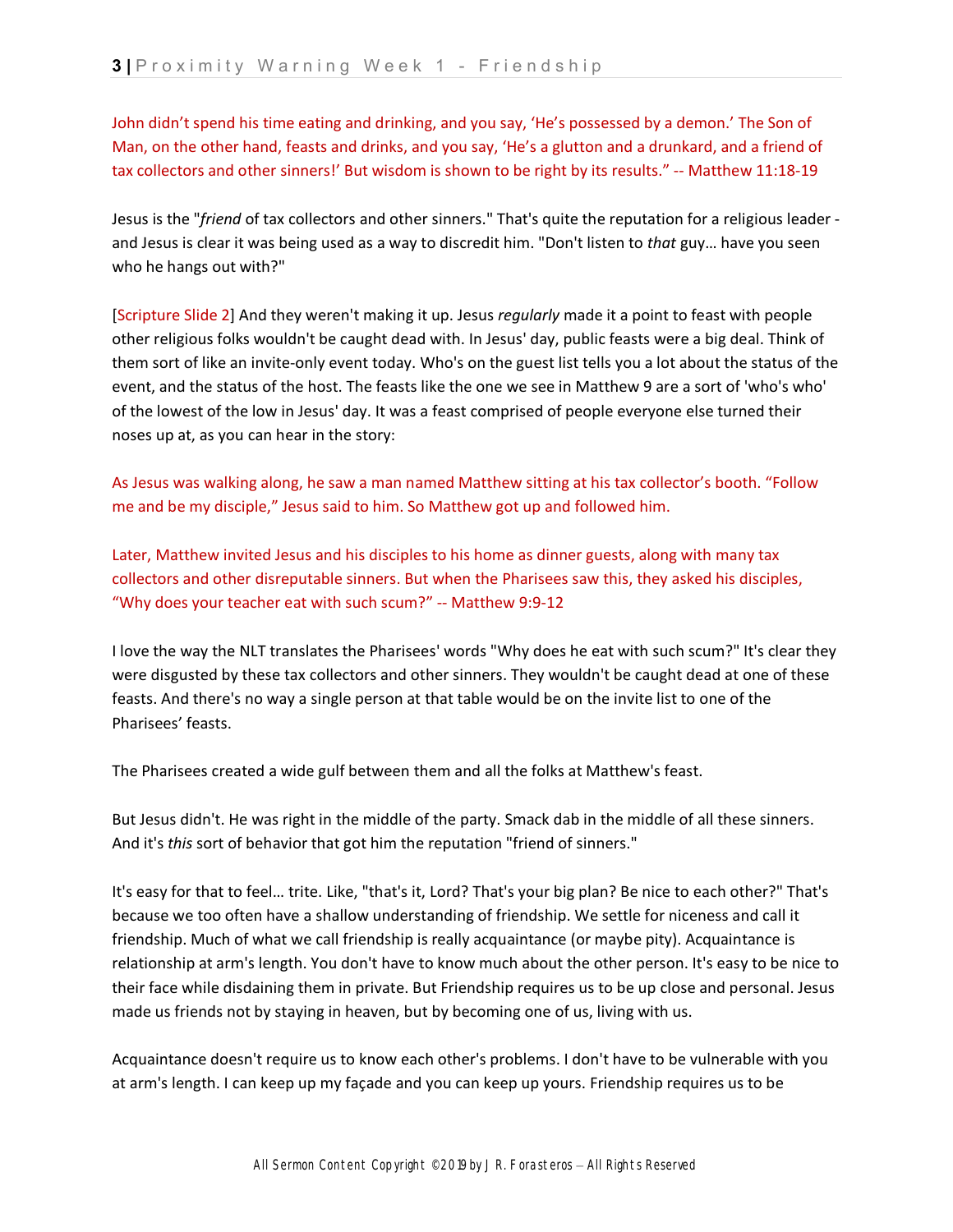vulnerable, to be close enough to see each other's flaws. Friendship requires us to embrace someone who isn't like us, to react with love rather than indifference or disgust.

How many people could you call at 2 am if you were in a crisis? That's a good indicator of how many friends you have.

How many people know the real you? How many people do you feel like you can be yourself around?

How many people do you make time for?

Who are your *friends*? Especially here, in the place you call your church, who are your friends?

That might sound like a strange question for some of us, because of the way we've privatized and individualized what it means to be church. For a number of us, church has long been primarily a place you come to receive teaching to become more faithful. Church is *primarily* about what happens in this room, in this preaching moment. Church is about individual growth. Friendship is optional.

What Jesus shows us is that friendship is the heart of what he's about. And friendship requires proximity. If you want to have friendships, you have to prioritize proximity. And that's not always easy.

The reason we have C-Groups is to facilitate friendships. Friendship requires us to prioritize proximity and that's exactly what C-groups enable us to do. C-Groups put us in proximity with each other. When we carve out space to sit not in rows, but in circles, when we make it a priority *to share* with each other, to be vulnerable, to accept each other as we are, to pray with and for each other, we draw close to each other. This is the fertile soil out of which friendship grows.

We're looking at some fun experiments with more opportunities for friendship in the next year, including some that involve meals. Remember: feasting together was one of the main ways Jesus made friends - it's how he got his reputation as a 'friend of sinners'.

And I want to offer you permission to do this on your own, too. You don't have to wait until C-Groups are in term, or for an official Catalyst space. You can invite someone around you out to lunch, or to grab a coffee. Take a chance and create some proximity. Look around the room - you're all here because faith is a priority for you, and friendship is the heart of faith. God brought you into this space not just to learn some more facts about God, but to become friends with God, and friends with the other folks here. We're a body, a spiritual family.

So take a risk. Invite someone to hang out. Get to know each other. Share your spiritual journeys or talk about your favorite movies or that great book you've been reading lately. It doesn't matter. Just make proximity a priority, and share who you are as you receive who *they* are.